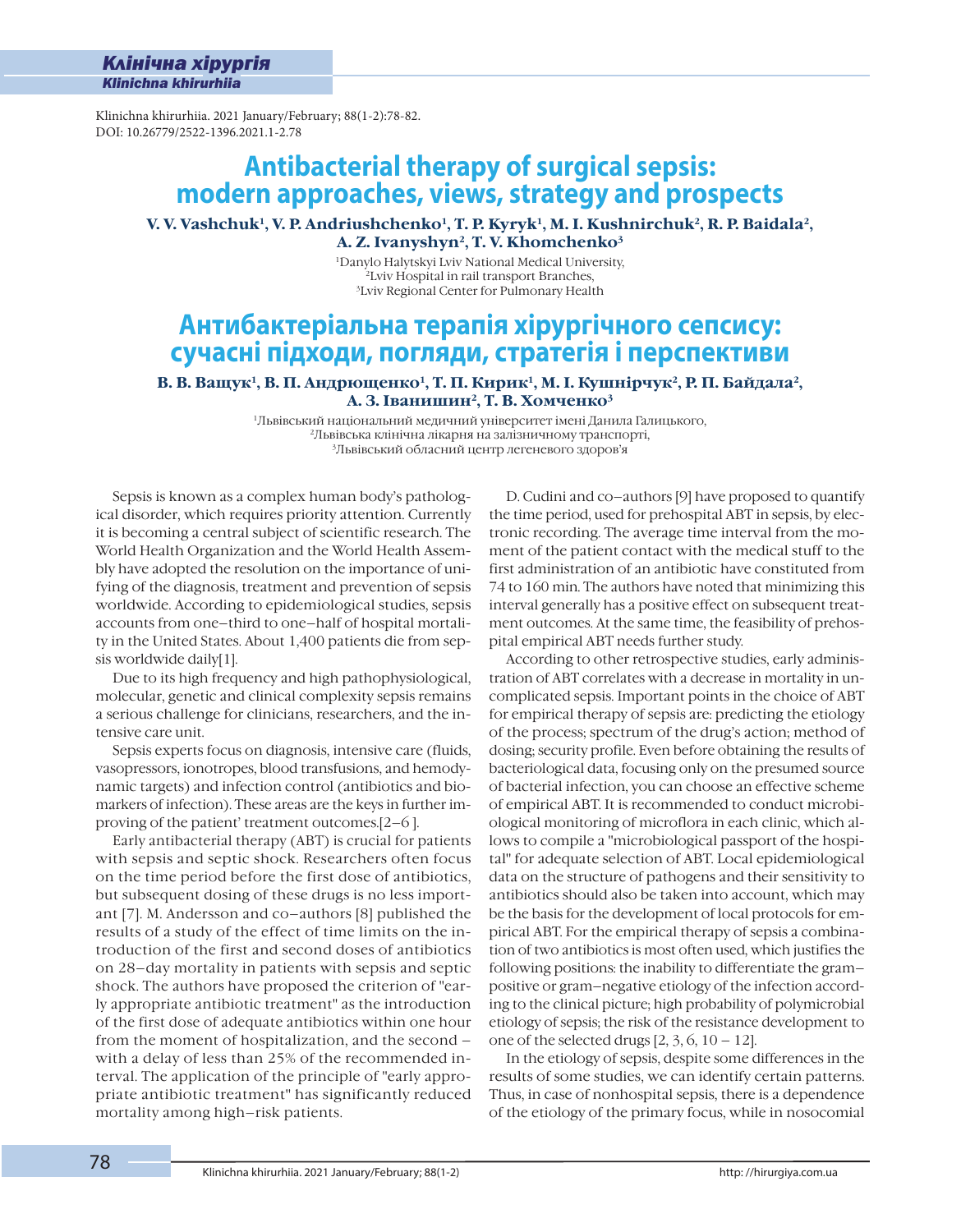í

# Table1. **Leading pathogens of sepsis in different localizations of primary sourcei (E. Barantsevich et al. [3])**

| Localization of the primary source of infection                                                          |                                           |                                                                                                                                |                                                                                 |                                                                                  |  |  |
|----------------------------------------------------------------------------------------------------------|-------------------------------------------|--------------------------------------------------------------------------------------------------------------------------------|---------------------------------------------------------------------------------|----------------------------------------------------------------------------------|--|--|
| Respiratory tract                                                                                        | Abdominal                                 | Skin / soft tissues                                                                                                            | Urinary tract                                                                   | Central<br>Nervous System                                                        |  |  |
| S. pneumoniae<br>H. influenzae<br>Enterobacteriaceae<br>Legionella spp.<br>K. pneumoniae<br>A. baumannii | E. coli<br>B. fragilis<br>Klebsiella spp. | S. pyogenes<br>S. aureus<br>Enterobacteriaceae<br>Clostridium spp.<br>Грампозитивні/<br>грамнегативні анаероби<br>A. baumannii | E. coli<br>Klebsiella spp.<br>Enterobacter spp.<br>Proteus spp.<br>A. baumannii | S. pneumoniae<br>N. meningitidis<br>H. influenzae<br>L. monocytogenes<br>E. coli |  |  |

## Table 2. Schemes of ABT for the infection caused by enterobacteria producing carbapenemase and acintobacter producing carbapenemase<br>(modified after N.A. Bubnov et al 2016)

| Pathogens                                       | Therapy schemes                                                                                                                                                                                                                                                                                                                                                                                           |  |  |
|-------------------------------------------------|-----------------------------------------------------------------------------------------------------------------------------------------------------------------------------------------------------------------------------------------------------------------------------------------------------------------------------------------------------------------------------------------------------------|--|--|
| Klebsiella pneumoniae                           | When MIC meropenem or doripenem $\leq 8.0 \mu g$ / ml<br>Maximum doses of meropenem <sup>1</sup> or doripenem <sup>1</sup> (prolonged infusion) + polymyxin or tigecycline according<br>to the sensitivity of the pathogen<br>Meropenem <sup>1</sup> or doripenem <sup>1</sup> + sulbactam (ampicillin / sulbactam or cefoperazone / sulbactam) +/- tigecycline <sup>2</sup> ;<br>ceftazidime / avibactam |  |  |
| E. coli<br>Acinetobacter spp.<br>Ps. aeruginosa | When MIC meropenem $> 8.0 \mu$ g / ml<br>Polymyxins + tigecycline <sup>2</sup> +/- aminoglycosides +/- fosfomycin<br>Ertapenem + meropenem; ceftazidime / avibactam                                                                                                                                                                                                                                       |  |  |
|                                                 | In the absence of MIC data, meropenem is used<br>different combinations of 3 or 4 antibiotics:<br>carbapenem <sup>1</sup> ; tigecycline <sup>2</sup> ; polymyxins; cefoperazone / sulbactam or ampicillin / sulbactam; fosfomycin;<br>aminoglycoside; ceftazidime / avibactam                                                                                                                             |  |  |
| Note.                                           | MIC – maximum inhibitory concentration; $1$ – recommended maximum daily doses (meropenem 4 – 6 g, doripenem 3 g,<br>imipenem 4 g); $2$ – the drug is not active in the infection caused Ps. aeruginosa.                                                                                                                                                                                                   |  |  |

sepsis, such dependence is usually not observed. At hospital sepsis the etiology depends not so much on the primary source, but the features of medical institution. The defined patterns are grouped in *Table 1* [3].

The two thirds of the microorganisms, cultured from the blood of patients with sepsis, are gram–negative flora with the prevalence of K. pneumoniae as the "leader". Another important trend is the growing role of A. baumanii [3].

The dominance of gram–negative flora and frequent detection of multidrug–resistant infection are the reason for more active use of the newest antibiotics. Due to a certain spectrum of antibacterial activity and low resistance, they are suitable for targeted treatment of critically ill patients (escalation monotherapy), although many patients still use combined ABT (*Table 2*) [3, 13].

An important condition for the successful treatment of patients with sepsis and septic shock is compliance with a number of guidelines and rules, formulated by the results of multicenter studies related to ABT and contain the following essential components [14, 15]:

intravenous antimicrobials should be started immediately after identification of the pathogen and / or within 1 h after the first symptoms of sepsis / septic shock;

empirical ABT is appropriate in patients with sepsis / septic shock, which includes at least two classes of broad–spectrum antibiotics to affect a wider range of microorganisms;

correction in the form of narrowing of empirical ABT should be carried out in case of identification of the pathogen and its sensitivity and / or in case of clinical improvement;

prophylactic antibiotics are not recommended in patients with severe inflammatory diseases of non–infectious origin (severe pancreatitis, thermal skin burns, etc.);

the antimicrobial dosage strategy should be based on generally accepted pharmacokinetic / pharmacodynamic principles, as well as taking into account of the organ functions and some features of antibiotics in patients with sepsis or septic shock;

combined routine ABT of neutropenic fever / bacteremia is not recommended in the routine practice of clinical departments;

if combined ABT was initially used to treat septic shock, it is recommended that it would be discontinued within the first few days in response to clinical improvement;

the adequate duration of ABT for most infections associated with sepsis / septic shock is 7 to 10 days;

Prolonged use of antibiotics is recommended in patients with a slow clinical response to the therapy, bacteremia caused by Staphylococcus aureus, some fungal and viral infections, as well as in patients with neutropenia;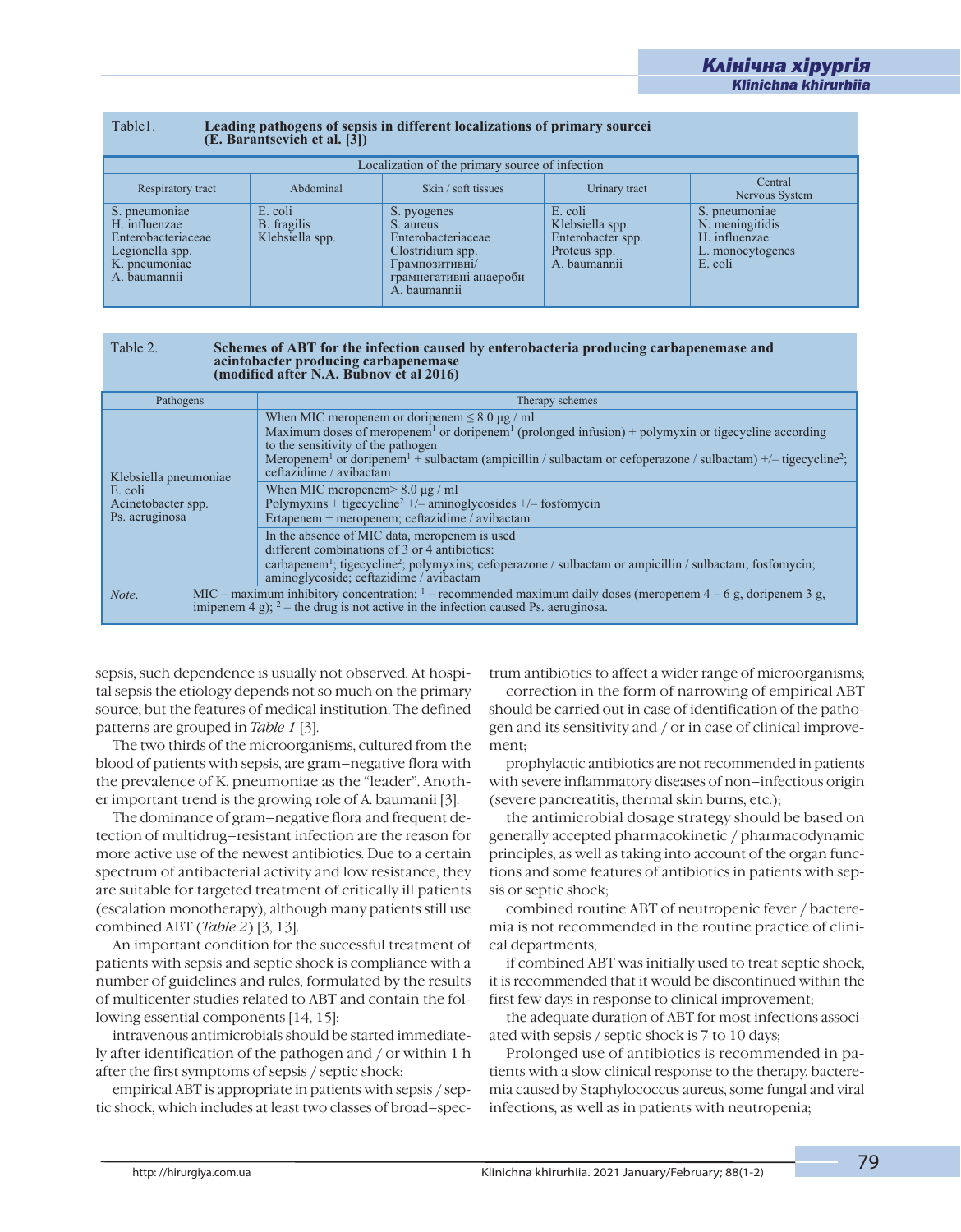í

shorter courses of ABT are possible in a certain category of patients, in particular, in patients with rapid clinical response, as well as after the adequate surgical source control of infection in case of abdominal / urinary sepsis;

procalcitonin levels can be used to assess the duration of ABT in patients with sepsis.

MM Levy and co–authors [16] have noted a declining trend in sepsis mortality over the past few years following the introduction of a state mandate that requires hospitals to adhere to the sepsis management protocol. The mandate regulates the development and approval of treatment protocols, as well as the obligation to report the treatment outcomes and mortality rates in patients with sepsis. Medical facilities can adapt the protocols to their needs, but they must include the following items: three–hour protocol (all critically ill with sepsis): administration of antibiotics and measurement of lactate levels within 3 hours after diagnosis of "sepsis" with blood sampling before starting antibiotics; six–hour protocol (for septic shock: systolic blood pressure less than 90 mm Hg or lactate level greater than 4 mmol /

l): intravenous bolus (300 cm<sup>3</sup> / kg), vasopressors in refractory hypotension, re–determination of lactate level within 6 h after start of the protocol.

To evaluate the results of the initiative, data from 91,357 adult patients with sepsis and septic shock were analyzed in 183 hospitals during 2014–2016 yrs. Among patients treated in accordance to the protocol, the mortality rate have decreased from 28.8 to 24.4%, what corresponds to the absolute reduction in mortality by 4.4% and relative – by 15% during the study period [16].

The choice of optimal doses and routes of administration of antibiotics remains a debatable issue [17]. The meta– analysis by C. H. Chen and co–authors [18] have presented the effectiveness of various ABT programs (intermittent or continuous infusion). It have included 9 randomized controlled trials and 4 retrospective studies, involving 1957 participants. The results of the analysis have showen the overall clinical success rate for continuous and intermittent ABT was 0.675 (95% confidence interval 0.523 – 0.870). Thus, shorter hospital stays, higher mortality, and longer duration of ABT

| Table 3.<br>Recommended ABT regimens* for severe sepsis/septic shock<br>(after Stanford Health Care Antimicrobial Dosing Reference Guide, 2017)                                                                                     |                                                                                                                                                                                                                                                               |                                                                                                                                                                                                                                                                             |  |  |
|-------------------------------------------------------------------------------------------------------------------------------------------------------------------------------------------------------------------------------------|---------------------------------------------------------------------------------------------------------------------------------------------------------------------------------------------------------------------------------------------------------------|-----------------------------------------------------------------------------------------------------------------------------------------------------------------------------------------------------------------------------------------------------------------------------|--|--|
| Primary source                                                                                                                                                                                                                      | ABT regimens                                                                                                                                                                                                                                                  | Alternative ABT scheme                                                                                                                                                                                                                                                      |  |  |
| Uncertain or vascular<br>origin                                                                                                                                                                                                     | Piperacillin / tazobactam 4.5 g IV every 8 hours<br>Cefepime 2.0 g IV every 8 hours<br>Meropenem 1.0 g IV every 8 hours (at the risk of ESBL)<br>Aztreonam 2.0 g intravenously every 8 hours                                                                  | Vancomycin 15 mg / kg<br>Linezolid 600 mg IV every 12 hours (at risk of VRI)                                                                                                                                                                                                |  |  |
| Pneumonia                                                                                                                                                                                                                           | Piperacillin / tazobactam 4.5 g IV every 8 hours<br>Meropenem 1.0 g IV every 8 hours (at the risk of ESBL)<br>Cefepime 2.0 g IV every 8 hours<br>Aztreonam 2.0 g IV every 8 hours                                                                             | Vancomycin 15 mg / kg<br>Linezolid 600 mg IV every 12 hours +<br>levofloxacin 750 mg IV every 24 hours<br>If you are allergic to fluoroquinolones:<br>azithromycin 500 mg IV every 24 h +<br>tobramycin 7 mg / kg IV every 24 hours<br>at risk of infection Ps. aeruginosae |  |  |
| Urinary tract infection                                                                                                                                                                                                             | Piperacillin / tazobactam 4.5 g IV every 8 hours<br>Meropenem 1.0 g IV every 8 h (at risk of ESBL)<br>Aztreonam 2.0 g IV every 8 hours                                                                                                                        | Vancomycin 15 mg / kg<br>Linezolid 600 mg IV every 12 hours (at risk of VRI)                                                                                                                                                                                                |  |  |
| Intra-abdominal<br>infection                                                                                                                                                                                                        | Piperacillin / tazobactam 4.5 g IV every 8 hours<br>Meropenem 1.0 g IV every 8 h (at risk of ESBL)<br>Cefepime 2.0 g IV every $8 h +$<br>metronidazole 500 mg IV every 8 hours<br>Aztreonam 2.0 g IV every 8 hours +<br>metronidazole 500 mg IV every 8 hours | Vancomycin 15 mg / kg<br>Linezolid 600 mg IV every 12 hours (at risk of VRI)                                                                                                                                                                                                |  |  |
| Skin / soft tissue<br>infection                                                                                                                                                                                                     | Vancomycin 15 mg / kg                                                                                                                                                                                                                                         | Cefazolin 2 g IV every 8 hours                                                                                                                                                                                                                                              |  |  |
| Skin / soft tissue<br>infection with<br>additional risk factors                                                                                                                                                                     | Piperacillin / tazobactam 4.5 g IV every 8 hours<br>Meropenem 1.0 g IV every 8 h (at risk of ESBL)<br>Cefepime 2.0 g IV every $8 h +$<br>metronidazole 500 mg IV every 8 hours<br>Aztreonam 2.0 g IV every 8 hours +<br>metronidazole 500 mg IV every 8 hours | Vancomycin 15 mg / kg                                                                                                                                                                                                                                                       |  |  |
| Necrotizing fasciitis,<br>clostridial gas gangrene                                                                                                                                                                                  | Piperacillin / tazobactam 4.5 g IV every 8 hours<br>Meropenem 1.0 g IV every 8 h (at risk of ESBL)<br>Cefepime 2.0 g IV every $8 h +$<br>metronidazole 500 mg IV every 8 hours<br>Aztreonam 2.0 g IV every 8 hours +<br>metronidazole 500 mg IV every 8 hours | Vancomycin 15 mg / kg<br>Linezolid 600 mg IV every 12 hours (at risk of VRI)                                                                                                                                                                                                |  |  |
| Spontaneous bacterial<br>meningitis                                                                                                                                                                                                 | Ceftriaxone 2 g IV every 12 hours                                                                                                                                                                                                                             | Vancomycin 15 mg / kg                                                                                                                                                                                                                                                       |  |  |
| $*$ – the proposed schemes are recommended for use in nosocomial infections or in immunosuppressed patients; in / in –<br>Note.<br>intravenous; ESBL – extended–spectrum beta–lactamases, VRI are a vancomycin–resistant infection. |                                                                                                                                                                                                                                                               |                                                                                                                                                                                                                                                                             |  |  |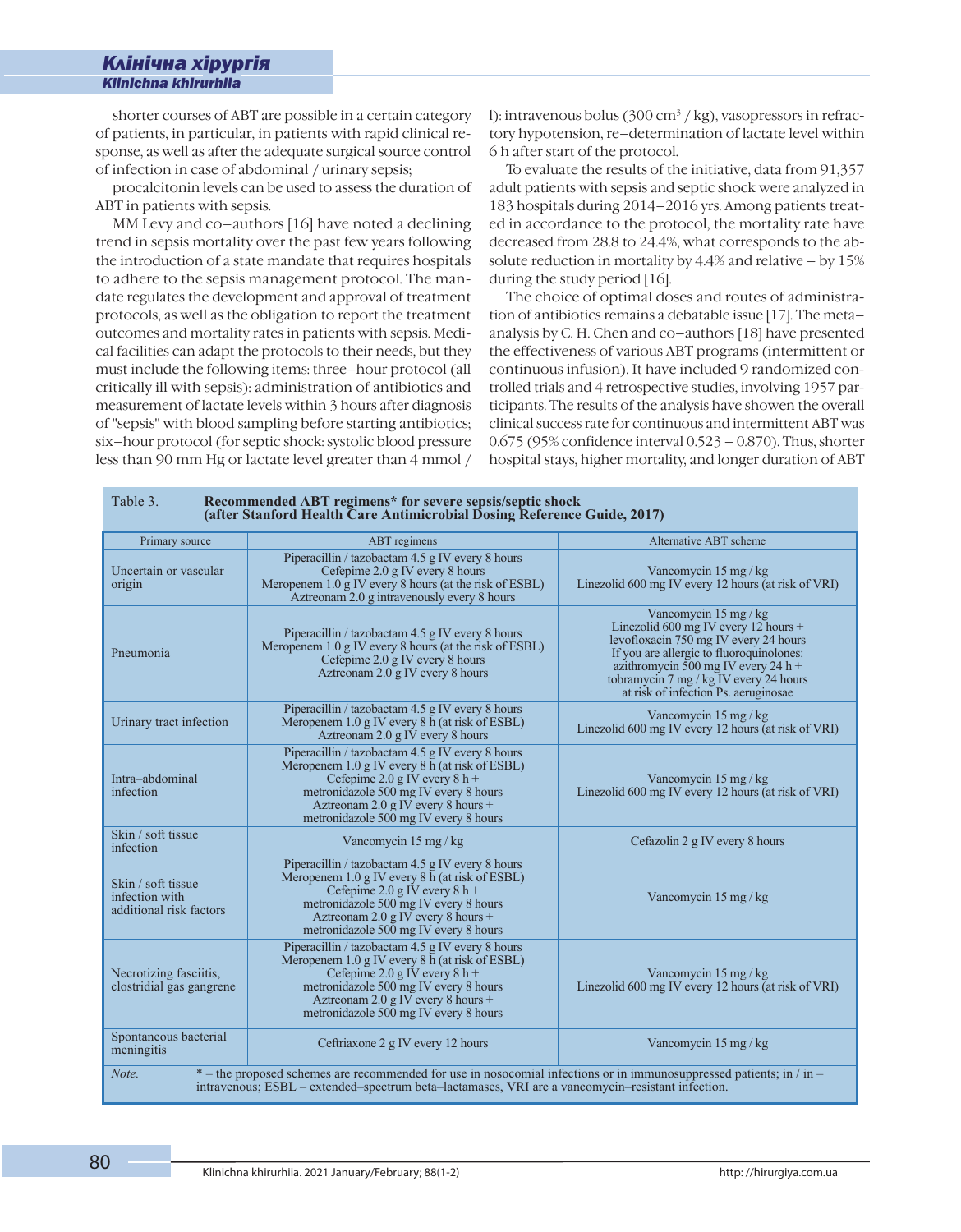were observed in patients, receiving intermittent infusions, but the differences were not statistically significant due to the limited number of patients included in the study. The authors have noted, that the data obtained are insufficient to unequivocally recommend continuous infusion of antibiotics as opposed to standard periodic infusions in the treatment of sepsis, and further research in this area should be conducted to finalize recommendations.

Beta–lactam antibiotics show a time–dependent mechanism of action, and there is evidence of improved treatment outcomes when these drugs are administered by continuous infusion as opposed to the standard intermittent regimen [19]. The study (BLING) is currently being conducted in many intensive care units in clinics of Australia, the United Kingdom, Belgium and some other countries, with expected completion date in 2021. The researchers plan to cover 7,000 patients with sepsis whose treatment program involves the use of one of two beta– lactam antibiotics (piperacillin–tazobactam or meropenem) with continuous or intermittent infusion. The primary outcome of the study will be the mortality rate within 90 days of randomization. Secondary results include evaluation of treatment results on the 14th day after randomization, the need to change the ABT regimen, the presence of infection with multidrug–resistant bacteria up to 14 days after randomization, mortality from the underlying disease [17].

Now there are no new classes of antibiotics in the arsenal of drugs available. New variations of the known beta– lactam drugs, protected by beta–lactamase inhibitors (ceftalozan–tazobactam, ceftazim–avibactam, ceftaroline– avibactam), aztreon–avibactam, imipenem–relebactam, and meropenem, continue to be used (*Table 3*).

Applicationof the third–generation cephalosporins combined with beta–lactamase inhibitors remains the basis of ABT in sepsis. New treatments, such as monoclonal antibodies, peptide and bacteriophage therapy, are under investigation and are still far from practice. Therefore, the use of existing drugs should be rational and balanced [20].

The therapeutic monitoring of antibiotics with the aim to determine the toxicity of aminoglycosides and glycopeptides have allowed the introduction of easy–to– use immunoassays to adjust the drugs dusing in ABT sepsis [19]. Patients in critical condition often need different doses, which significantly differ from the standard ones, approved at the time of a drug registration. The importance of correct dosing of antibiotics is difficult to overestimate, because otherwise there is a risk of re–growth of bacteria with a predominance of resistant flora [21, 22]. The principle of standard dosing of antibiotics should be abandoned and replaced by an individual approach, which takes into account the impact of pathophysiological processes in the patient'organism with sepsis on the pharmacokinetics of these drugs. Another argument for the individualization of ABT is the threat of an increase in the number of patients with infections, caused by multidrug–resistant strains in the intensive care unit. To improve the effectiveness of

ABT, the teams of specialists are being created, which is a sustainable area of development in the world's leading medical institutions. Interdisciplinary cooperation of the team with the infectious diseases specialists, microbiologists and clinical pharmacists will not only ensure the rational use of antibiotics, but would have a positive effect on the final result of ABT as well [13, 22, 23].

í

## **Conclusions**

Sepsis as a complex pathological disorder of human organism requires the global priority, continues to become the focus of contemporary medicine and is the subject of scientific research. Despite some progress achieved, a short– term mortality remains high, with an increase in long–term morbidity and mortality in patients with sepsis.

Prescribing antibiotics is an important component of initial therapy for sepsis, early adequate ABT is crucial for the end result of the treatment. In sepsis, antibiotics should be administered intravenously only, selecting the maximum doses and adequate dosing regimens.

The promising area is the use of continuous infusions of antibiotics. Patients in critical condition often require personalized dosage of antibiotics due to changes in the pharmacokinetics of drugs in sepsis.

The team's interdisciplinary collaboration with infectious disease specialists, microbiologists and clinical pharmacists not only leads to the rational use of antibiotics, but also has a positive effect on the outcome of treatment as a whole.

### *Financing.* Used funds of an individual.

*Participation of authors.* Vashchuk VV – concept and design of the research, text writing, editing; Andryushchenko VP – text editing; Kyryk TP – literature review, text writing; Kushnirchuk MI – elaboration of literature, writing of the text; Baidala RP, Ivanyshyn AZ, Khomchenko TV – elaboration of literature, assistance in writing the text.

*Conflict of interest.* None.

### **References**

- 1. Hecker A, Reichert M, Reuß CJ, Schmoch T, Riedel JG, Schneck E, et al. Intra-abdominal sepsis: new definitions and current clinical standards. Langenbecks Arch Surg. 2019 May;404(3):257-71. doi: 10.1007/s00423-019-01752-7. Epub 2019 Jan 26. PMID: 30685836.
- 2. Duda AK, Krasnov MI. Modern aspects of the empirical treatment of sepsis. Disease and antibiotics.  $2013$ ; $(1)$ : $7-12$ . Russian.
- 3. Barantsevich E, Barantsevich N, Rybkova N, Churkina I, Pestova N, Karpenko M. Etiological agents of bacterial sepsis in a newly constructed medical center in Saint Petersburg, Russia. Critical Care. 2011;15(Suppl 3):P45. Russian. doi:10.1186/cc10414.
- 4. Rudnov VA, Kulabukhov VV. Sepsis-3: updated main definitions, potential problems and next practical steps. Messenger of anesthesiology and resuscitation. 2016;13(4):4-11. Russian. doi. org/10.21292/2078-5658-2016-13-4-4-11
- 5. Shapoval SD, Tribushnyi OV, Savon IL. Lethality in patients with complicated diabetic foot syndrome and signs of sepsis in